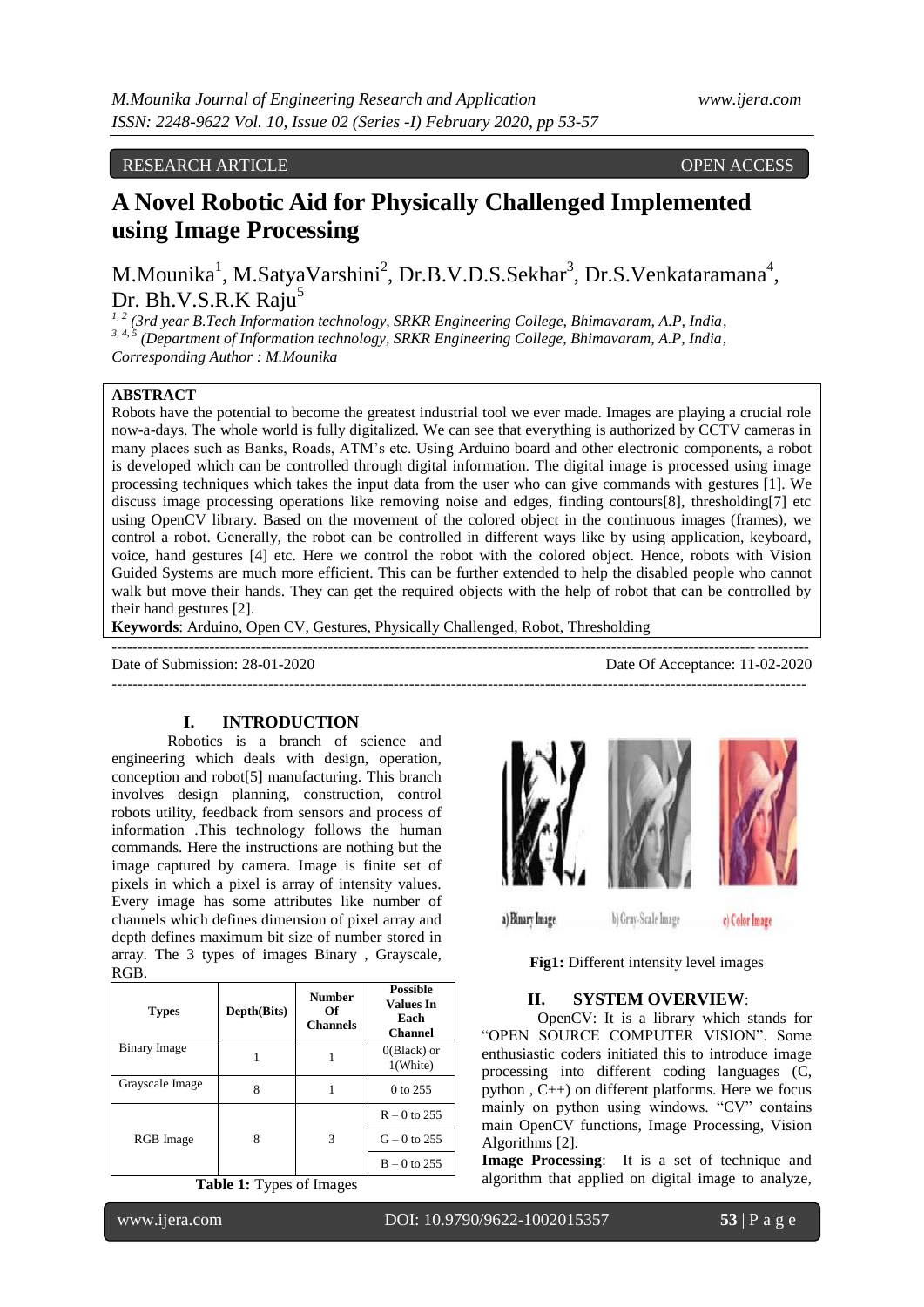optimize and enhance characteristics of image like contrast and sharpness. Most image processing techniques treats image either as a matrix or a signal and applies standard matrix manipulation or signal processing techniques. Here we consider n D-matrix where n represent number of channels of image. Here we use few operations of image processing such as below.

**Image Smoothing**: Image blurring or smoothing [6, 9,10] is used to remove noise from images. It actually eliminates high frequency contents like edges and noise from images. It is also effective in reducing pixellation of image. There are several methods for image smoothing like Averaging, Median Blurring, Gaussian Blurring, and Bilateral Filtering. Here we focus on Gaussian Blurring.

**Gaussian Blurring**: Here we use Gaussian kernel. It smoothens [6] an image using Gaussian Filter which is weighted average of intensities in the pixel neighborhood. We use function "cv. Gaussian Blur ()" for this technique.

**Contours**: A contour [8] is formed by joining the continuous points which have same intensity or color. Contours [8] are used for analysis of shapes, object detection and recognition. Contours are the white objects on black background in Open CV. Every contour is numpy array of boundary points of an object



**Fig2:** Different types of Contours

**Arduino**: Arduino is a micro-controller. It is collection of software and hardware. It is used in embedded environment. Here we use "Arduino Uno". Arduino Uno uses ATmega328 which is 8bit microcontroller,16 digital input /output pins and 6 analogpins, VCC, GND(ground),TX(transmitter)and RX(receiver) for serial communication ,on-chip flash memory for storing program, pins with tilt( $\sim$ ) sign used for PWM(3,5,6,10,11 pins) ,16MHz crystal oscillator for clock pulse, USB to interface arduino Uno with computer that is for uploading code and charging in absence of external power supply, reset button for re execution of already uploaded program , 6 pins for ISP programming[5].



**Fig 3:** Arduino Uno Pin configuration

**Motor Driver**: Here we use DC Geared Motor since voltage supplied by arduino (5v ) is not sufficient we use Motor Driver containing L293D IC . It is an interface between arduino and motor. This can control maximum of two motors.



**Fig 4**: Pin configuration of L293D motor Driver

- V+ and GND are used to power motors via Motor Driver
- Corresponding Motors connected to ENA and ENB can be controlled only when these are HIGH
- INP A1 is input to MA1 and INP A2 is input to MA2
- INP B1 is input to MB1 and INP B2 is input to MB2
- Above 8 pins are inputs of Motor Driver and below 4 pins are output pins.

## **III. PROPOSED SYSTEM:**

Here interaction with physical and digital world is achieved by computer front camera.Camera starts recording live video using method "VideoCapture" of OpenCV[3]. We know video is ordered collection of frames (images) so, processing of sequential images continuously results in processing of video. Now each frame should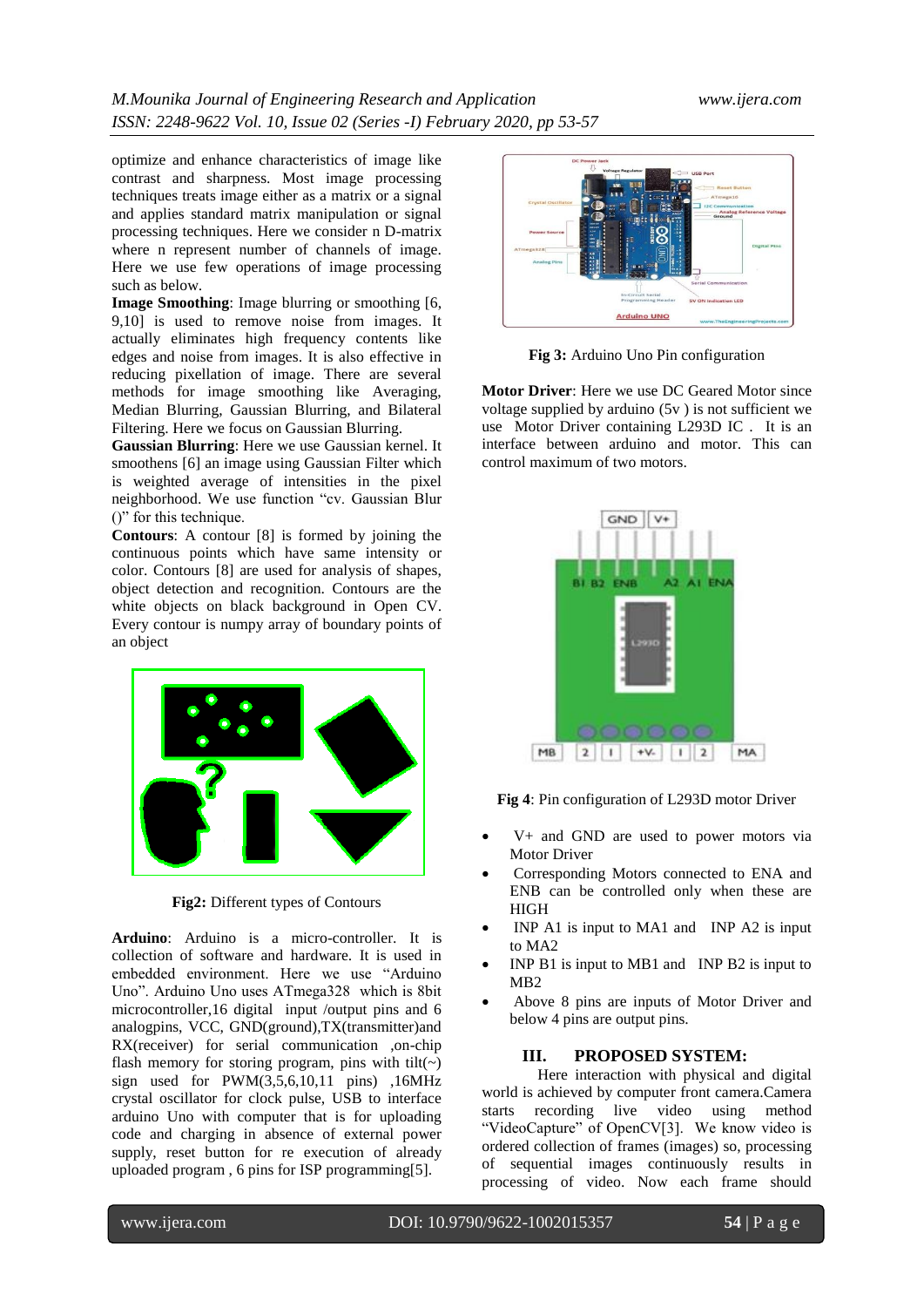undergo certain processing operations for recognition of target color. The output after processing the image is an image in which we can see parts which are in specified color. We can see neither user's hand nor background.(should we mention that background should not contain target color) Operation includes smoothening of image using "Gaussian Blur" (image is at ....),

Thresholding[7] using "inRange" function. (Here we should consider a black frame of size equal to size of frame of video and convert a part of size equal to  $grid(4,4)$  into white colour(255,255,255).(as shown in the figure…). Now perform "logical AND"(masking) for this whitened frame and smoothened image to obtain grid part of the smoothened image(as shown below). Here we give HSV image for thresholding [7] so, we convert smoothened and masked frame of video to "HSV".

Now we find contours [8] from above threshold image and among the list of contours we consider the one which has maximum area. Now green color pointer is tracked at centroid of the contour using "cv.circle" function. Now based on the position of pointer on the frame of video the robot is moved in forward, backward, left, right and stop.



**Fig 5:** Flow diagram of proposed method

#### Algorithm:

Step-1: Process initializes with capturing video (collection of frames or images).

Step-2: Smoothen every image using Gaussian Blur to remove noise and irregular edges.

Step-3: Construct a 3\*3 red color grid by specifying coordinate values.

Step-4:Mask (logical AND) every image with n-D array in which grid part is white (255,255,255) and remaining part is black (0, 0, 0).

Step-5: The above steps result in the captures image within range of grid coordinates.

Step-6: Thresholding [7] is done on images to convert RGB to HSV.

Step-7: Find the range of object color that we use for controlling robot.

Step-8: Perform thresholding[7] to identify parts in image which are in range of object color.

Step-9: Find contours[8] list in the thresholded image.

Step-10: Consider the contour which is of maximum area as resultant contour.

Step-11:Consider the centroid of resultant contour as position of object.

Step-12: Based on the centroid position on grid, the robot moves in specified direction as shown in below table.

### **IV. RESULTS:**

Pertaining to the proposed work carried out results are given below

**Table 2** : Coordinates Range of boxes in Grid

| X-<br>Coordinate | Y-<br>Coordinate | Action<br>Performed |
|------------------|------------------|---------------------|
| 150-250          | 50-150           | <b>FORWARD</b>      |
| 150-250          | 250-350          | <b>BACKWARD</b>     |
| 50-150           | 150-250          | RIGHT               |
| 250-350          | 150-250          | LEFT                |
| 150-250          | 150-250          | <b>STOP</b>         |

Different image outputs obtained in this work are shown below from Fig 6 to Fig 11



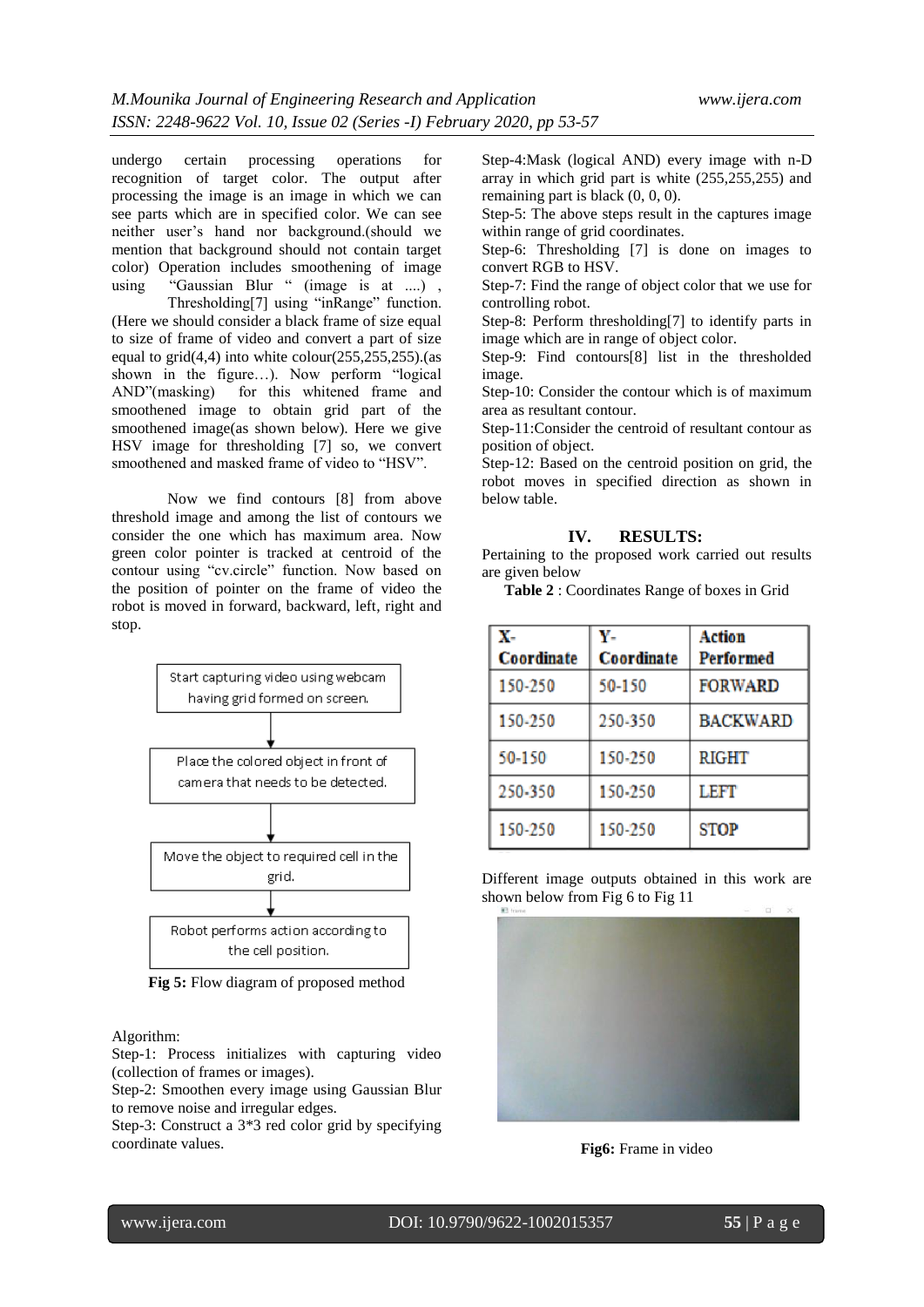



**Fig 8**: Finding contour

第3:4



**Fig 9:** Detecting object



**Fig 10**: Robot moving right side



**Fig 11**: Robot is stopped

As we discuss before that video is collection of continuous frames, Fig 6 is one frame.

After selecting the area of interest in the Fig 6 and forming that into a 3\*3 grid results in Fig 7.

Fig 8 is the result of contours based on the selected range of color.

Fig 9 is detecting the object position based on specified color.

Fig 10 is the resultant action (i.e moving right side) when object is placed in range  $(50 - 150, 150 - 250)$ as shown in above table (2).

Fig 11 is the resultant action i.e being stopped when object is placed in range(150-250 ,150-250) as shown in above table(2).

Similarly for the directions forward, backward, left.

## **V. CONCLUSION AND FUTURE EXTENSION:**

Robot control can be done using hand gestures [4] without any hardware components connection. It can be extended by providing the facility to pick and placing back the required item by a robot for disable people (unable to move from bed but can see and move hands) in their vicinity. This can be done by dividing the whole vicinity into grids and items are placed in cells of grids. A chart is available for the disable person which contains a list of items and their positions (coordinate values) in the vicinity. As disable person places the detectable colored object at required grid in front of camera by using information in the chart. Robot take that information and move to corresponding position, pick the object and place it back in the same position. This helps the disable to feel like others and can get required items.

## **REFERENCES**

- [1]. Prof.Kunal.R.Shah "Image Grabbing By using Sixth Sense Technology" International<br>Journal of Engineering Research of Engineering Research &Technology (IJERT),ISSN:2278- 0181,Vol.3 Issue 3, March-2014
- [2]. Real-time gesture computing by learning and selective control of visual interest points: Pattern Analysis and Machine Intelligence , IEEE Transactions on, Volume:27,Issue:3,pp351-364, March 2005
- [3]. Kiran Parte "SixthSense-A Wearable Gestural Interface" Student, Electronics and Telecommunication Engineering, Vivekananda Educational Society , Mumbai, India, ISSN:2278-1021,Vol.5,Issue 4,April 2016.
- [4]. Dr. Ashwani Kush "Sixth Sense Technology, A New Paradigm" Associate Professor, Computer Department, Kurukshetra University, Kurukshetra, Haryana, India,ICRITO.2015.7359214
- [5]. K.M.Merlin Ruby ,F.Anne Jenefer,D.Vidhya "Study of Arduino Controlled Robotic